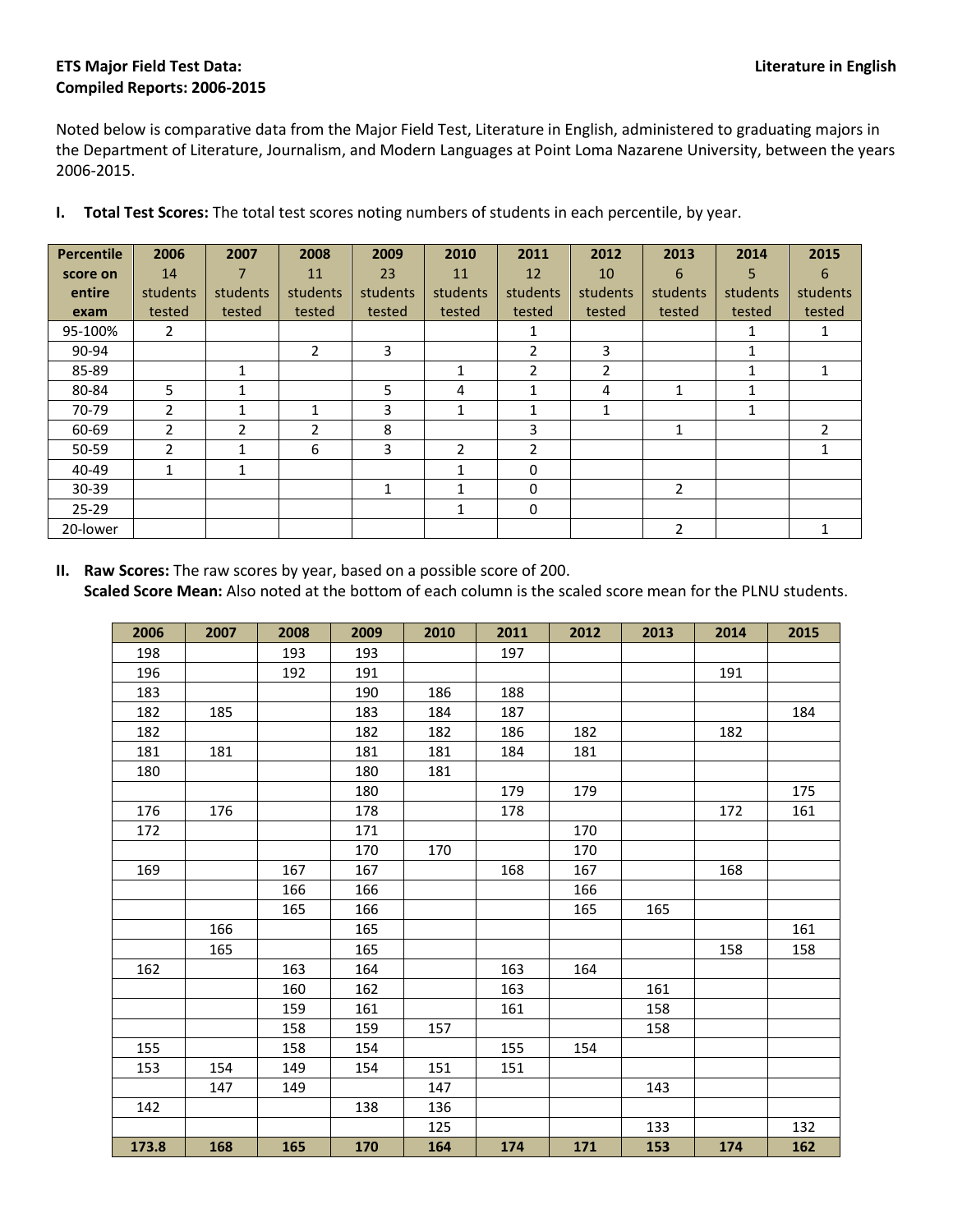**III. Mean Percentages:** Mean percent correct is listed by subcategories. The Literature Program Performance Targets are listed in the final column in blue. Mean percentages not meeting performance targets are indicated in red.

| Subcategory                                               | 2006 | 2007 | 2008 | 2009 | 2010 | 2011 | 2012 | 2013 | 2014 | 2015 | <b>National</b><br><b>Mean</b><br>2005-2010 | <b>Literature</b><br><b>Program</b><br><b>Targets</b> |
|-----------------------------------------------------------|------|------|------|------|------|------|------|------|------|------|---------------------------------------------|-------------------------------------------------------|
| <b>British</b><br>Literature pre-<br>1660                 | 65.6 | 61   | 57   | 65   | 60   | 66   | 66   | 47   | 70   | 53   | 50.8                                        | 56                                                    |
| <b>British</b><br>Literature<br>1660-1900                 | 64.6 | 56   | 56   | 63   | 60   | 68   | 52   | 43   | 56   | 42   | 46.2                                        | 51                                                    |
| <b>American</b><br>Literature to<br>1900                  | 74.1 | 69   | 71   | 70   | 66   | 74   | 61   | 47   | 63   | 62   | 59.9                                        | 65                                                    |
| <b>British and</b><br>American<br>Literature<br>1901-1945 | 65.0 | 63   | 53   | 64   | 57   | 66   | 58   | 52   | 71   | 60   | 52.1                                        | 57                                                    |
| Literature in<br><b>English since</b><br>1945             | 77.8 | 75   | 74   | 74   | 62   | 75   | 75   | 55   | 70   | 62   | 61.7                                        | 67                                                    |
| <b>Literary History</b>                                   | 60.5 | 59   | 54   | 55   | 53   | 63   | 63   | 57   | 66   | 63   | 45.6                                        | 51                                                    |
| <b>Identification</b>                                     | 60.8 | 61   | 51   | 60   | 55   | 63   | 54   | 47   | 56   | 54   | 47.1                                        | 52                                                    |
| <b>Literary Theory</b>                                    | 67.9 | 56   | 61   | 62   | 64   | 62   | 58   | 42   | 64   | 44   | 48.4                                        | 53                                                    |

The **program's target goal** is for our mean percent to be **5% above the national mean in each subcategory**. Scores not meeting our performance target are indicated in red. Over the eight-year time span since we began using the ETS Field Test in Literature, we have **met our target at a 76.25% success rate overall**.

In the individual testing subcategories over the nine-year time span, our success rates in meeting our performance targets are as follows:

| <b>Subcategory</b>                      | <b>Success in Meeting</b><br><b>Performance Target</b> |
|-----------------------------------------|--------------------------------------------------------|
| British Literature pre-1660             | 80%                                                    |
| British Literature 1660-1900            | 80%                                                    |
| American Literature to 1900             | 60%                                                    |
| British & American Literature 1901-1945 | 70%                                                    |
| Literature in English since 1945        | 70%                                                    |
| Literary History                        | 100%                                                   |
| Identification                          | 80%                                                    |
| Literary Theory                         | 80%                                                    |

Subcategory results over nine years (2006-2015) indicate that our literature majors are strong in British Literature, Literary History, and Literary Theory. Our program's commitment to five upper-division period courses in British Literature (LIT 444, 445, 446, 447, and 448), four lower-division historical survey courses in British and American Literature (LIT 254, 255, 256, and 257), and to both the introductory and capstone courses dealing with literary theory (LIT 250 and 495) seem to undergird these strengths in performance on these subcategories of the ETS test. In view of the failure to meet our target in the American Literature to 1990 subcategory, faculty may want to consider how modifications in the course content of our new American Literature courses may address scores in this subcategory going forward: LIT 400 American Literature to 1900, LIT 420 American Literature Since 1900.